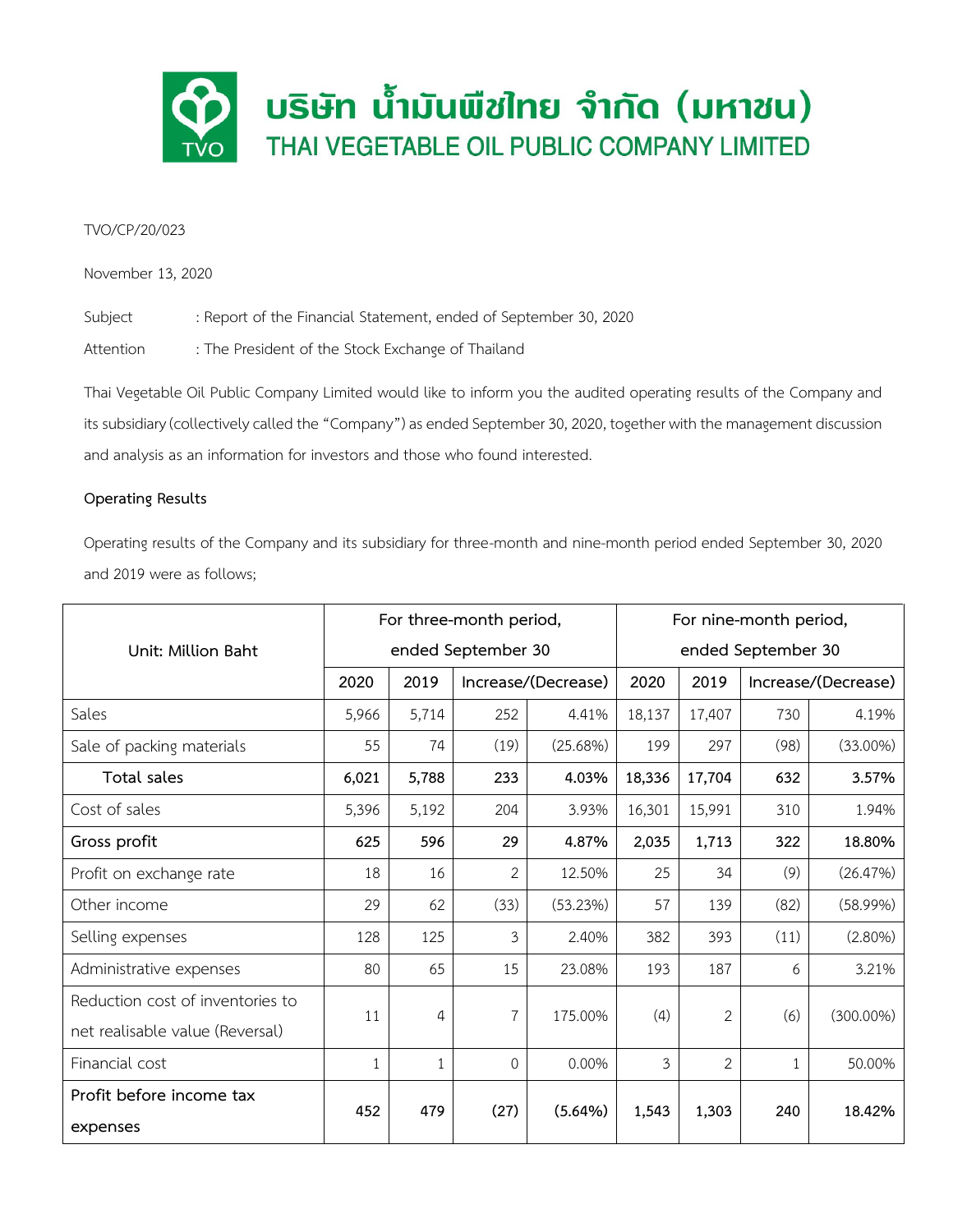|                                   | For three-month period, |      |      |                     | For nine-month period, |       |                     |        |
|-----------------------------------|-------------------------|------|------|---------------------|------------------------|-------|---------------------|--------|
| Unit: Million Baht                | ended September 30      |      |      |                     | ended September 30     |       |                     |        |
|                                   | 2020                    | 2019 |      | Increase/(Decrease) | 2020                   | 2019  | Increase/(Decrease) |        |
| Income tax expenses               | 88                      | 91   | (3)  | $(3.30\%)$          | 301                    | 249   | 52                  | 20.88% |
| Net profit attributable to equity | 355                     | 377  | (22) | (5.84%)             | 1,190                  | 1,015 | 175                 | 17.24% |
| holders of the Company            |                         |      |      |                     |                        |       |                     |        |
| Non-controlling interests of the  | 9                       | 11   | (2)  | (18.18%)            | 53                     | 39    | 14                  | 35.90% |
| subsidiaries                      |                         |      |      |                     |                        |       |                     |        |

In the third quarter of 2020, the Company and its subsidiary had a net profit Baht 355 million, decreased by Baht 22 million or 5.84% from Baht 377 million when compared to the same quarter of 2019. Despite the revenue from the Company's core operations increased, revenue from sales of packaging materials and other income decreased when compared to the same quarter of 2019. In the third quarter of 2020, the Company and its subsidiary generated other income of Baht 29 million, decreased by Baht 33 million or 53.23% from Baht 62 million when compared to the same quarter of 2019. The detail of operating results of the Company and its subsidiary were;

### **1. Sales Revenues**

The Company and its subsidiary had total sales revenue of Baht 6,021 million, increased by Baht 233 million or up by 4.03% from Baht 5,788 million when compared to the same quarter last year. The revenue from sales of products was Baht 5,966 million, increased by Baht 252 million or up by 4.41% from Baht 5,714 million in the same quarter last year, and the revenue from sales of packaging materials was Baht 55 million, decreased by Baht 19 million or down by 25.68% from Baht 74 million in the same quarter last year. The details were as follows;

- **The sales of soybean meal and other animal feed ingredients** increased from the same quarter last year led by the sales volume that increased more than 10% when compare to the same quarter last year due to the easing of COVID-19 lockdown restrictions which allowed the company to resume its normal delivery of products to customers. Moreover, the import volume of soybean meal from Argentina, world's largest soybean meal exporter, had decreased due to the continuous depreciation of the Argentina's Peso which had lost over 40% of its value against US. Dollar in the third quarter of 2020, causing the Argentinian soybean crushers to hold off their soybean meal export as much as possible and keep raising their soybean meal selling prices to compensate for weakening Peso. The aforementioned factors had urged the customers to buy products from the Company.
- **The sales of refined soybean oil** slightly increased from the same quarter last year. While the sale volumes of refined soybean oil were slightly lower, mainly due to the soybean oil supply situation that turned back to normal, combined with the domestic palm oil inventories that soared to a record high level of 0.57 million tons at the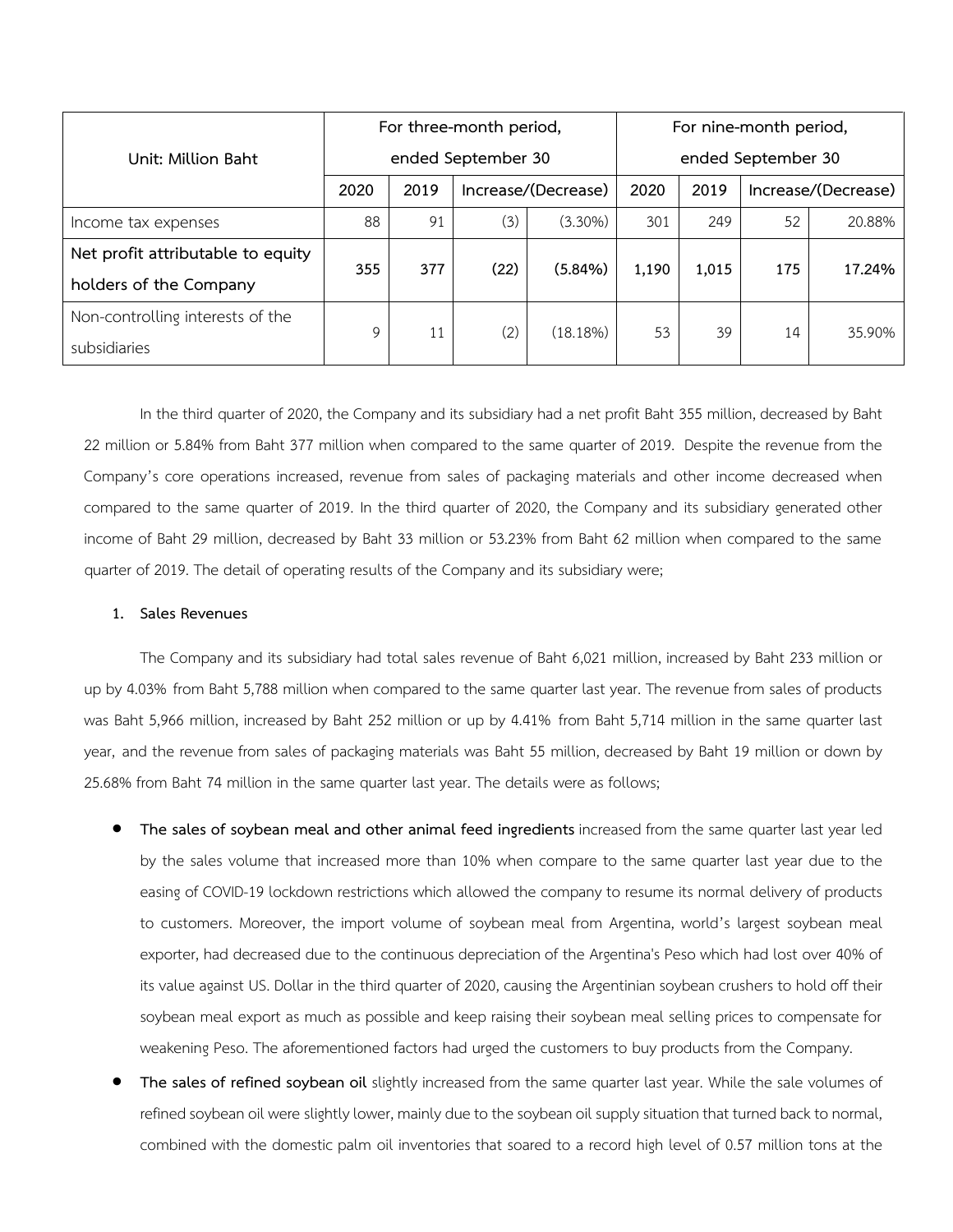end of July 2020 which instigated the price competition in the vegetable oils market. The government has stepped in to impose various measure to reduce the glut of palm oil inventories such as setting B10 as standard diesel fuel in Thailand from 1<sup>st</sup> October 2020 onwards. The government also gave 2 Baht/liter subsidy to promote palm oil export until March 2021 and managed to bring down palm oil inventory to 0.45 million tons at the end of September 2020. In the meantime, Domestic palm oil production in the third quarter of 2020 had decreased by 30% when compare to the previous quarter and tended to continue its decline until January 2021 during its low production cycle which will help palm oil prices to continue its current uptrend and also lend support to domestic soybean oil prices.

 **Revenue from sales of packaging materials** decreased from the same quarter last year, due to the decreased sale volume and lower selling prices that following the lower raw material (plastic resin) cost.

#### **2. Cost of Sales and Gross Profits**

The Company and its subsidiary's cost of sales was Baht 5,396 million, increased by Baht 204 million or 3.93% from Baht 5,192 million when compared to the same quarter of 2019. The main reasons were;

- **Cost of Sales and Gross Profits of the Company:** Cost of sales increased at a slower rate when compared to the growth rate of sales volume of soybean meal and other animal feed ingredients. In contrast with the higher soybean prices in international market in the third quarter of 2020 when compare to the same quarter last year and the previous quarter, the unit price of raw materiel costs for the company remained low due to the forward fixing of soybean prices. The sales revenue of the company had increased at a higher rate compared to the increase in cost of sales, resulting in higher gross profit when compared to the same quarter last year.
- **Cost of Sales and Gross Profits of the Company's subsidiary:** Cost of sales of the Company's subsidiary decreased mainly from the decline of raw materials (plastic resin) used in packaging production which continued to decline since the beginning of this year, led to higher gross profit margin when compared to the same quarter last year. However, the sales revenue had decreased more than the decrease in cost of sales. As a result, the subsidiary's gross profit decreased when compared to the same quarter of last year
- **3. Gain on Exchange Rate**

The Company managed and hedged against exchange rate risk, which resulted in a net gain on exchange rate totaling Baht 18 million in the third quarter of 2020. The gain was an aggregate of a realized gain on exchange rate of Baht 5 million and unrealized gain from Mark-to-Market (MTM) of Baht 13 million.